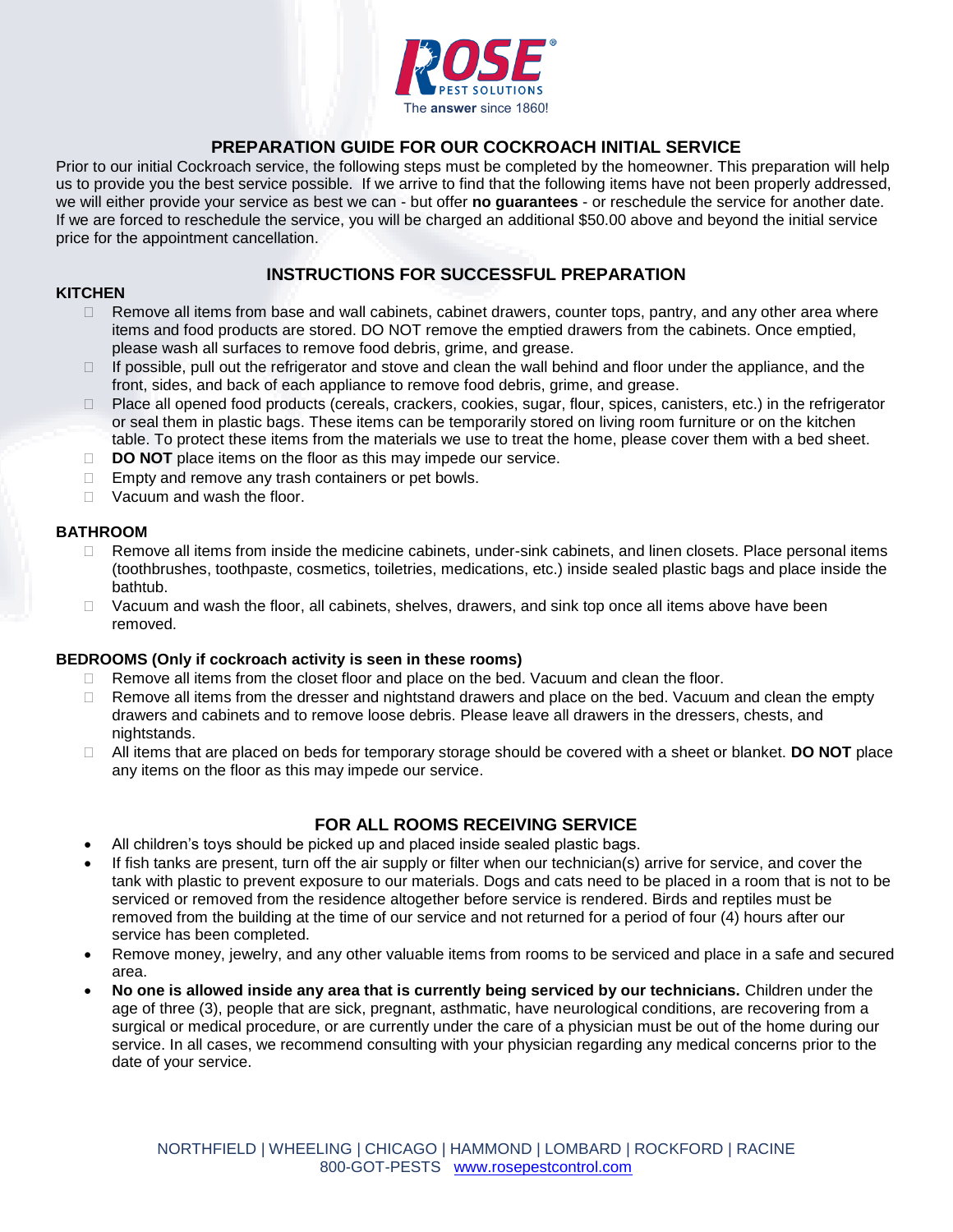

# **AFTER OUR SERVICE HAS BEEN COMPLETED**

- Thoroughly wash all exposed eating surfaces with soap and water, including but not limited to tabletops, counter tops, shelving tops, and any other surface where you place food, plates, pots, pans, or other food prep items or food itself.
- It is normal to see cockroach activity for several days after our treatment. It may take several days for cockroaches hiding in inaccessible areas to come into contact with our control materials. **THIS SERVICE IS PROVIDED WITHOUT ANY FOLLOW-UP SERVICE UNLESS SPECIFICALLY REQUESTED AND FOR AN ADDITIONAL CHARGE.**
- You may require several additional ongoing monthly services to achieve maximum results. **WE DO NOT GUARANTEE ACHIEVEMENT OF TOTAL COCKROACH ELIMINATION THROUGH OUR INITIAL SERVICE ONLY.** Please take note of the technician's recommendations upon completion of the initial service.

# *Should you have any questions or concerns regarding your services or this Preparation List, please call our office or speak with your service technician.*

# **CLUTTER REDUCTION**

In order for our technicians to provide the best possible service, we ask that before and during service, you reduce the amount of clutter in your unit as much as possible. Clutter in your unit provides insects with safe places to hide that we are unable to inspect and cannot treat with pesticides. If the clutter in your unit is not reduced or eliminated before your scheduled service, additional services may be needed to eliminate any infestation. **If you fail to complete the following requests, it may be difficult or impossible to eliminate the problem.**

Clutter can be defined as any item that restricts movement in any room or excessive amounts of personal items that hinder the treatment of the unit. Some examples of clutter include, but are not limited to:

- **Excessive amounts of furniture**
- **Clothes strewn about the floor**
- **Random items placed around the perimeter of the room**
- **Overly packed closets**
- **Etc.**

As long as a cluttered situation exists, it prevents us from completing our standard bed bug treatment and, therefore, can extend the number of services it takes to eliminate insects from your unit. Although there is no easy, straightforward way to address clutter, please eliminate clutter by any means possible. These methods include cleaning, disposal of items in an outdoor trash receptacle, storage units, etc. Please be aware that if you store items in a storage unit, they need to be inspected for the presence of insects prior to removing them for storage and before they are brought back into your home. Some insects can live up to a year with no food or water; therefore, reintroducing any stored items to your home can cause a re-infestation to occur.





 **A Cluttered Environment An Uncluttered, Organized Environment**